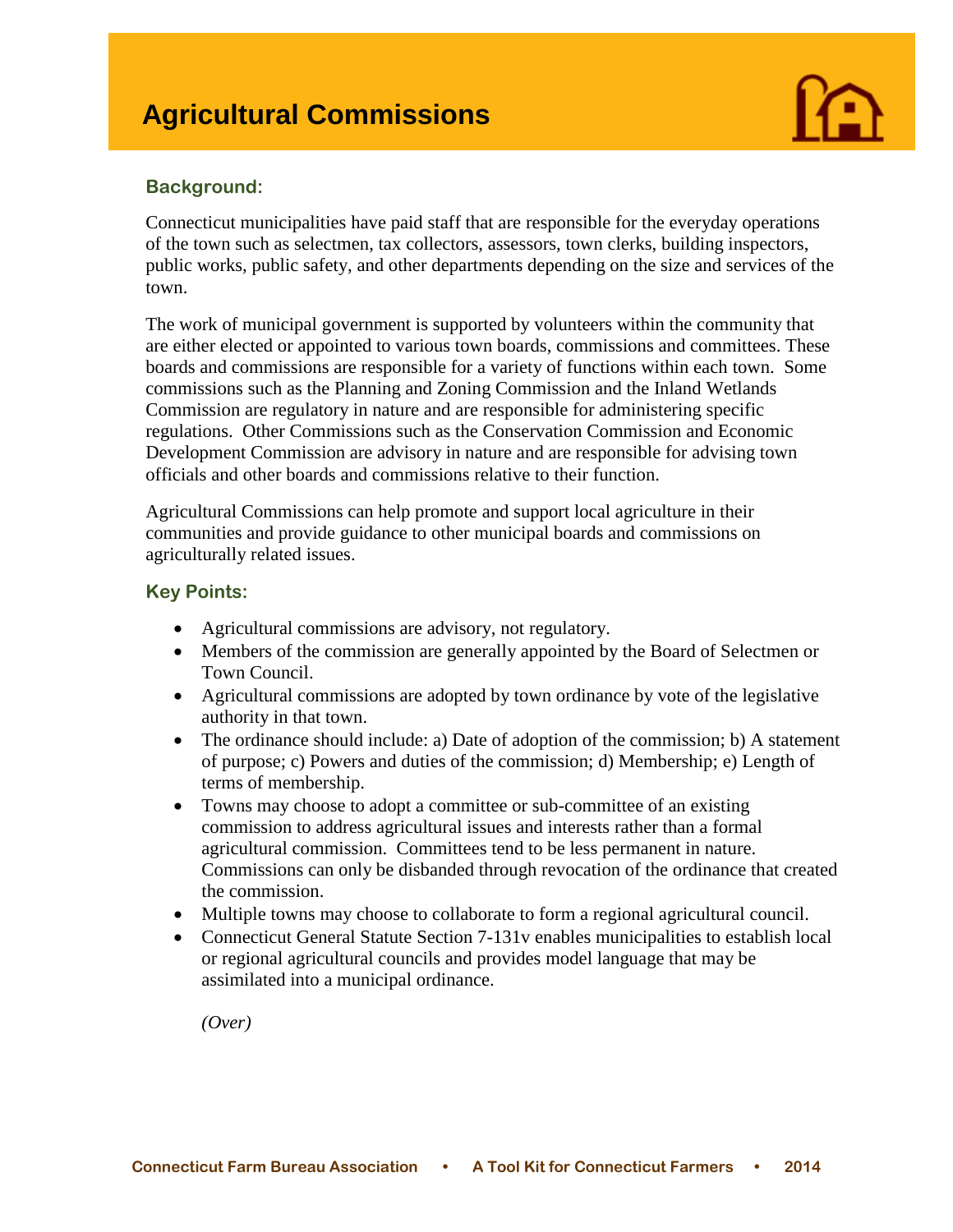# **2 Agricultural Commissions** *(continued)*

## **Statute:**

## **(Public Act 11-188) CGS Section 7-131v.** Local and regional agricultural councils.

(a) Any municipality may, by vote of its legislative body or, in a municipality where the legislative body is a town meeting, by vote of the board of selectmen, establish a local

agricultural council to: (1) Provide information to local farmers and to municipal boards and commissions about the benefits of a balance between agriculture and other land uses; (2) educate municipal officials about agricultural laws and safety issues; (3) identify grant sources for farmers and municipalities; (4) enable a common understanding of agriculture among all municipal departments; (5) provide information and guidance about zoning issues relating to agriculture; (6) support local, regional and state vocational agricultural programs concerning agricultural matters; (7) provide conflict resolution and advisory services; (8) identify innovative opportunities for agriculture; and (9) create a climate that supports the economic viability of agriculture in the municipality.

(b) Any two or more municipalities may form a regional agricultural council for the purposes set forth in subsection (a) of this section by vote of the legislative body or, in a municipality where the legislative body is a town meeting, by vote of the board of selectmen, of each municipality.

## **FAQs:**

### **Q: Why form an agricultural commission?**

**A:** The interests of agriculture span the work of many regulatory and advisory municipal boards and commissions. Agricultural commissions can advise these various boards on issues they are working on that may have an impact on local agriculture. Agricultural commissions can help provide farmer input into town policies that impact local agriculture and help develop initiatives to keep farming in the community viable.

### **Q: What are some of the tasks of agricultural commissions?**

**A:** Here are some examples of tasks agricultural commissions can take on:

- Help promote local agriculture by developing marketing materials such as a farm map or website to showcase all of the farms in town.
- Help coordinate farm tours.
- Help to include local agriculture in town wide events.
- Be a clearinghouse of information for local farmers on various programs and grants available on the state and local level.
- Help secure grants for the town for specific agriculturally related projects.
- Provide input to the Planning and Zoning Commission on zoning issues affecting agriculture.
- Support local farmers' markets.
- Support farmland preservation efforts.